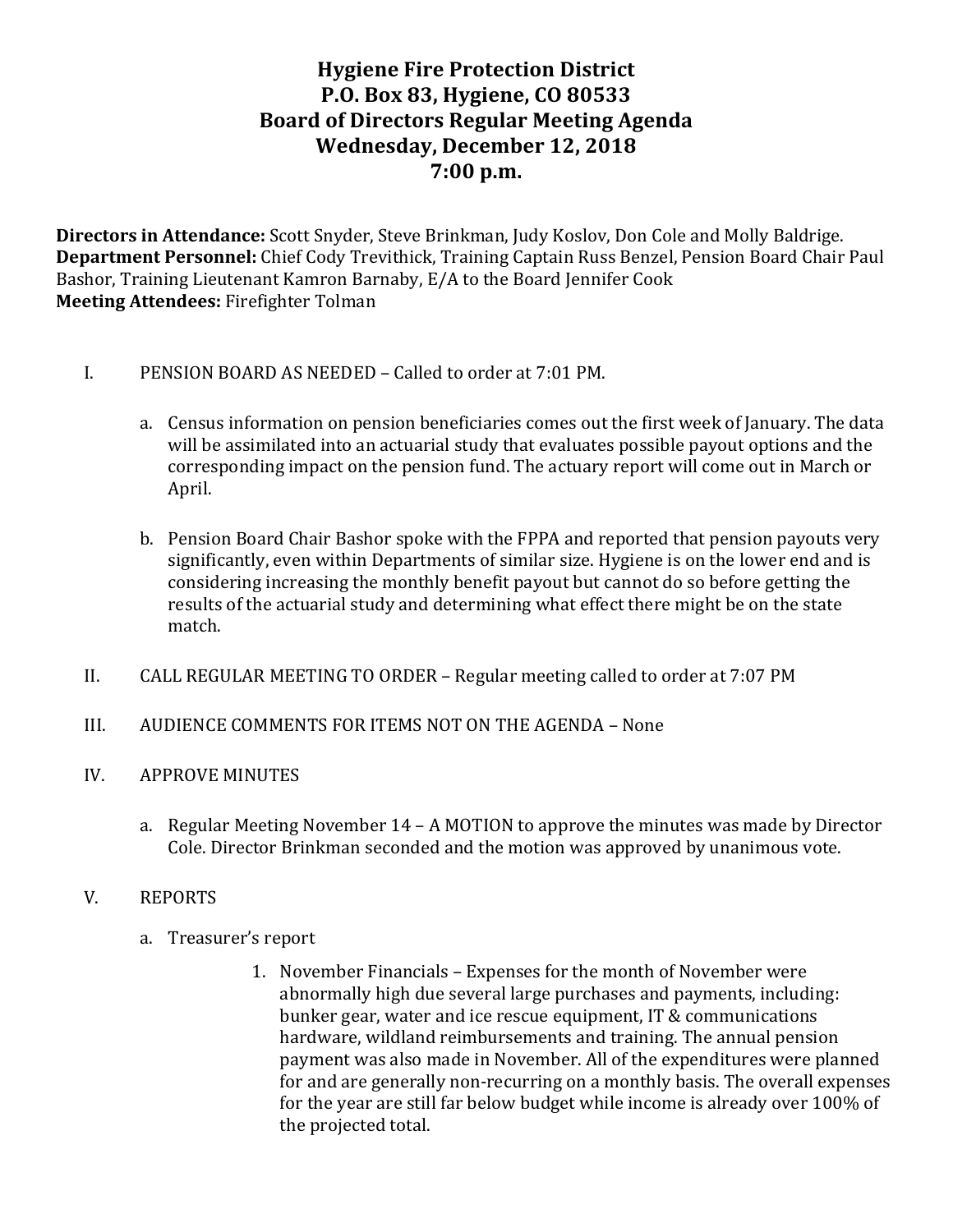- 2. 2019 Budget The state-formatted budget, internal budget and pension budget were reviewed.
	- The 2018 final assessed valuation for the HFPD dropped slightly from the value in August but abatements and refunds will result in slightly higher property tax revenue than originally budget. The additional income will be added to the contingency fund.
	- A MOTION to approve the 2019 budget was made by Director Brinkman.
- 3. Certify Mill Levy for 2019 Director Baldrige reviewed the two documents that must be signed and submitted to the state along with the budget.
	- A MOTION to adopt Resolution 2018-02 (Resolution to Adopt Budget and Appropriate Funds) was made by Director Brinkman. Director Baldrige seconded and the motion was approved by unanimous vote.
	- A MOTION to adopt Resolution 2018-03 (Resolution to Set Mill Levy) was made by Director Brinkman. Director Baldrige seconded and the motion was approved by unanimous vote.

## b. Secretary's report

- i. Upcoming deadlines
	- 1. The 2019 budget must be adopted at the December Board meeting and submitted to the state by the end of January.
	- 2. At the January meeting, the Board must approve the transparency notice and a current District boundaries map. Director Koslov will file these with DOLA by the end of January.
	- 3. At the January meeting, the Board must decide on and approve the locations where all notices for the HFPD will be posted in 2019. Director Koslov will file the appropriate forms with the results.
- ii. Archive & Retention Project Director Koslov requested that Jen set up a folder on Box.com dedicated to resolutions adopted by the Board.
- c. Chief's Report Instead of the performance report, Director Snyder asked that Chief Trevithick take the Board through all of the previous month's calls as a means to get a better overall sense of Department activity.
	- i. There were approximately 25 calls in November. Chief Trevithick reviewed each one, highlighting the important details and discussing many of the narratives.
	- ii. 2831 Vehicle Title We now have the title and plates for 2831 and plates for 2832. We still need to the title for 2841 and Chief Trevithick will work on that in the new year.
	- iii. IT Program Cables have been run between the bunkhouse and the Station and will be hooked up this week. Once this is complete, we will have a single unified Comcast bill for Internet, phone and cable to both properties. The setup is based out of the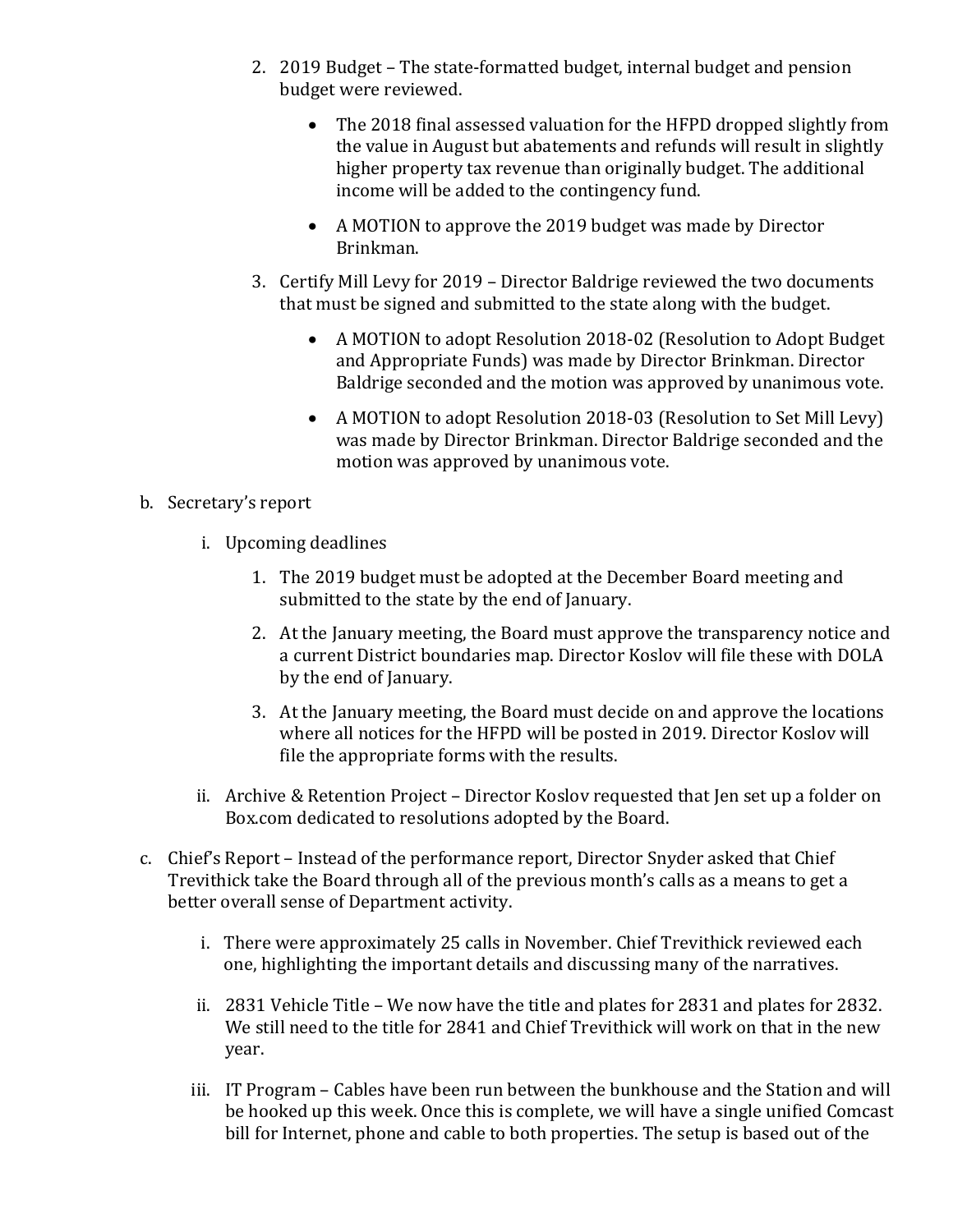house and wired to the Station so that if/when we do building renovations, the Department members will still be able to operate out of the bunkhouse.

- iv. Other Issues & Opportunities
	- 1. Training Lieutenant Barnaby has been working with Cemex to lease 26-acres of their property to establish an independent training facility that would not be impeded by Cemex's legal or insurance restrictions. Leasing the property would eliminate liability concerns and allow the Department to have extra storage and office space and plan future trainings on a larger scale. There's no water access on the property so we could install a cistern and allow other Departments working wildland fires to access it. The space is large enough to install fuel tanks and have fuel delivered instead of having to take the apparatus to remotely located gas stations. Cemex would benefit by improving their public relations image and may be able to get a tax deduction by leasing at a discount to a nonprofit. Cemex is considering the possibility but no decision has been made.
	- 2. The truck committee has been working with MaxFire to design and price out a replacement for 2802, which was sold in 2016. The committee submitted a recommendation for a Rosenbauer Timberwolf, which is a Type 3 wildland vehicle that can be rigged to closely simulate a Type 1 pumper truck. The total cost is  $$400k+$  and will take nearly a year to construct to the Department's required specifications. No Board action is needed at this time; the research was presented as advanced notice and justification for substantial funds out of the 2020 budget. Chief Trevithick noted that the Department could recoup the cost of the truck through Federal compensation by sending FFs and apparatus on wildland deployments.
		- The Board asked the committee to provide a written explanation of what kind of research was done before recommending this particular truck, including a unified list enumerating the reasons why this one is better suited to meet the needs of the Department over other available alternatives. They would also like an estimate on how many wildland deployments it would take to cover the cost.

#### VI. OLD BUSINESS

- a.  $501(c)(3)$  (Molly/Steve) We are still looking for a citizen to serve on the non-profit Board. A citizen member is written into the bylaws so all Board members must be in place before we can file for  $501(c)(3)$  status.
	- i. Directors Baldrige asked that her name be removed from this project. She will support the efforts but isn't in a position to head it at this time.
- b. Training & Personnel Manager Job Description The Board would like all of the job descriptions modified to mirror the format of the Chief's job description, particularly the section stating who each respective person reports to. Chief Trevithick will make these changes and send to the Board for final review.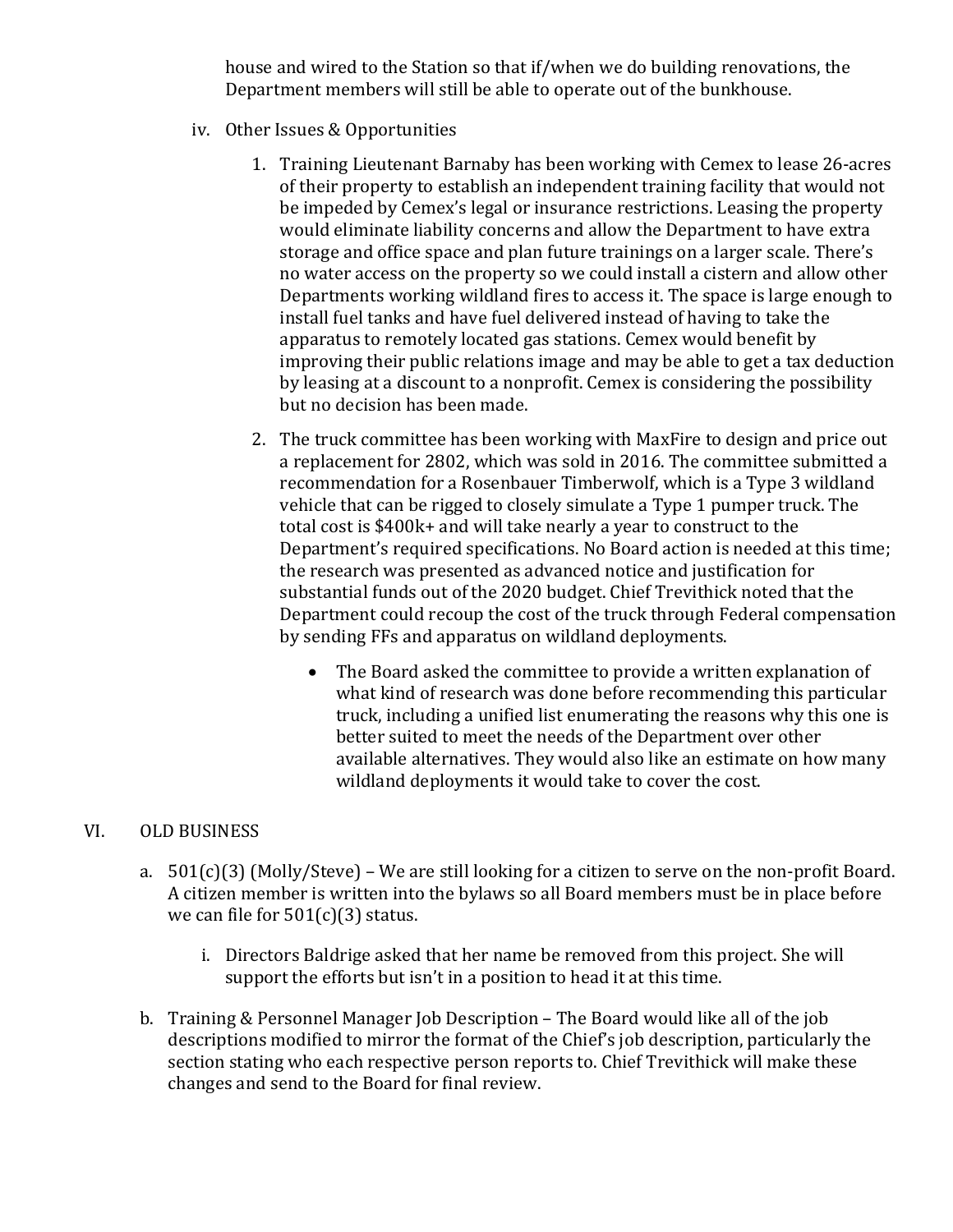- i. A MOTION to approve the Training & Personnel manager position and start paying Training Captain Benzel on the 1<sup>st</sup> was made by Director Baldrige. Seconded by Director Brinkman and approved by unanimous vote.
	- 1. Chief Trevithick will coordinate with Training Captain Benzel to get his employment paperwork sent to Director Baldrige and Vicki Tiedeman.
- c. District Manager Job Description See VIb
- d. Fire Chief Job Description See VIb
- VII. NEW BUSINESS
	- a. Study Session in January? The Board will meet January  $5<sup>th</sup>$  to discuss:
		- i. Building/facilities and lease negotiations with Cemex
		- ii. Vehicle replacement schedule
		- iii. Board goals
		- iv. The list of January deadlines that Director Koslov received from our attorney
- VIII. ADJOURNMENT A MOTION to adjourn the meeting was made by Director Baldrige at  $9:20$ PM. Director Brinkman seconded and motion was approved by unanimous vote.

Motion/Resolution Summary:

- MOTION to accept the minutes from the November Board meeting
- MOTION approve the 2019 budget
- MOTION to adopt Resolution 2018-02 (Resolution to Adopt Budget and Appropriate Funds)
- MOTION to adopt Resolution 2018-03 (Resolution to Set Mill Levy)
- MOTION to approve the Training & Personnel manager position and start paying Training Captain Benzel on the 1st
- MOTION to adjourn the meeting

# **ACTION ITEMS:**

# **Chief Trevithick**

- Send the Timberwolf truck specs to the Board
- Work on getting the title to 2841
- Have the truck committee to provide a written explanation of what kind of research was done, enumerate the reasons why this one is better suited to meet the needs of the Department over other available alternatives, and provide an estimate on how many wildland deployments it would take to cover the cost.